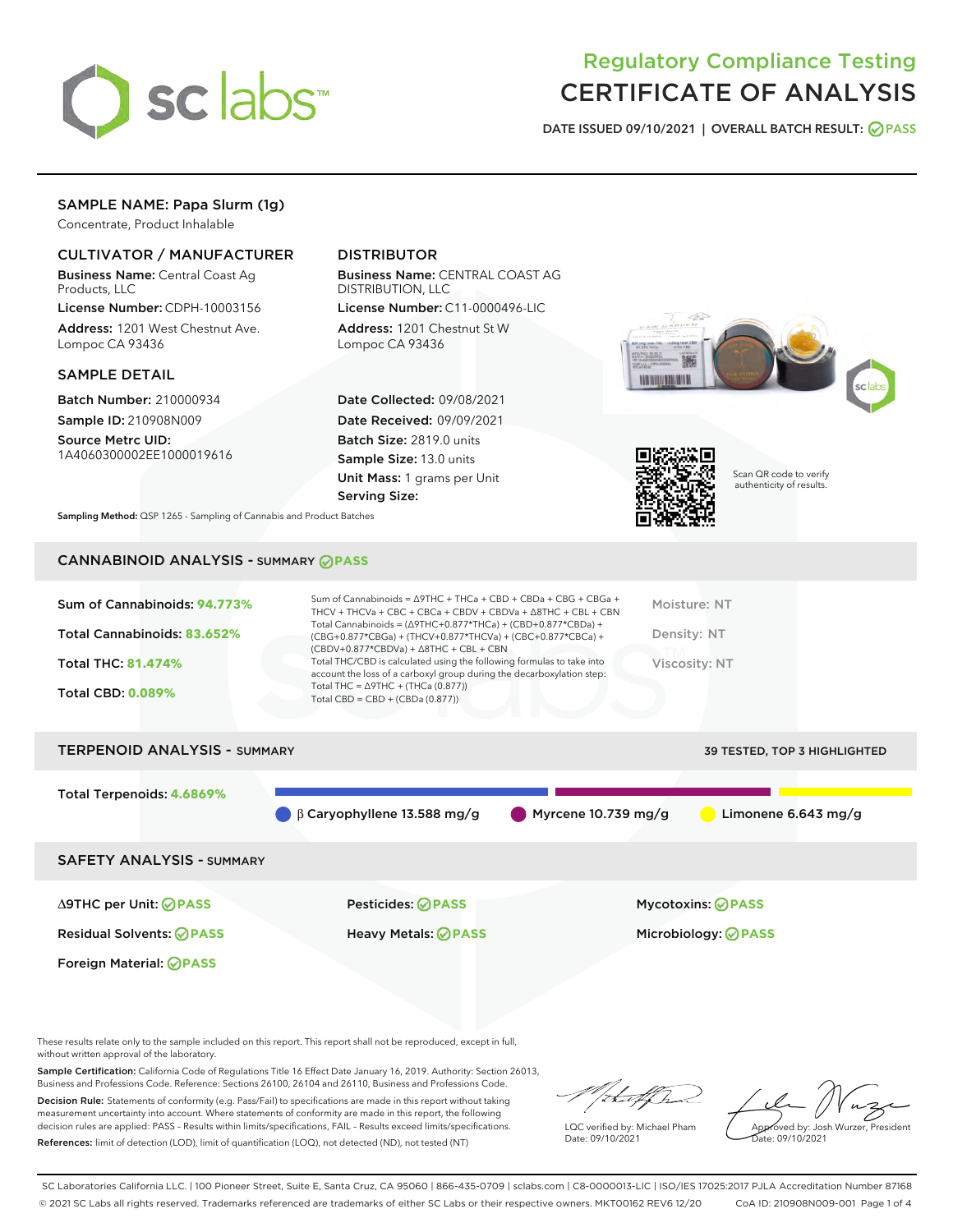



PAPA SLURM (1G) | DATE ISSUED 09/10/2021 | OVERALL BATCH RESULT: @ PASS

### CANNABINOID TEST RESULTS - 09/10/2021 2 PASS

Tested by high-performance liquid chromatography with diode-array detection (HPLC-DAD). **Method:** QSP 1157 - Analysis of Cannabinoids by HPLC-DAD

#### TOTAL CANNABINOIDS: **83.652%**

Total Cannabinoids (Total THC) + (Total CBD) + (Total CBG) + (Total THCV) + (Total CBC) + (Total CBDV) + ∆8THC + CBL + CBN

TOTAL THC: **81.474%** Total THC (∆9THC+0.877\*THCa)

TOTAL CBD: **0.089%**

Total CBD (CBD+0.877\*CBDa)

TOTAL CBG: 1.0% Total CBG (CBG+0.877\*CBGa)

TOTAL THCV: 0.262% Total THCV (THCV+0.877\*THCVa)

TOTAL CBC: 0.827% Total CBC (CBC+0.877\*CBCa)

TOTAL CBDV: ND Total CBDV (CBDV+0.877\*CBDVa)

| <b>COMPOUND</b>  | LOD/LOQ<br>(mg/g)          | <b>MEASUREMENT</b><br><b>UNCERTAINTY</b><br>(mg/g) | <b>RESULT</b><br>(mg/g) | <b>RESULT</b><br>(%) |
|------------------|----------------------------|----------------------------------------------------|-------------------------|----------------------|
| <b>THCa</b>      | 0.05/0.14                  | ±22.640                                            | 880.92                  | 88.092               |
| <b>A9THC</b>     | 0.06 / 0.26                | ±1.451                                             | 42.17                   | 4.217                |
| <b>CBGa</b>      | 0.1/0.2                    | ±0.50                                              | 9.6                     | 0.96                 |
| <b>CBCa</b>      | 0.07 / 0.28                | ±0.461                                             | 9.43                    | 0.943                |
| <b>THCVa</b>     | 0.07/0.20                  | ±0.143                                             | 2.99                    | 0.299                |
| <b>CBG</b>       | 0.06/0.19                  | ±0.063                                             | 1.60                    | 0.160                |
| <b>CBDa</b>      | 0.02/0.19                  | ±0.030                                             | 1.02                    | 0.102                |
| <b>CBC</b>       | 0.2 / 0.5                  | N/A                                                | $<$ LOQ                 | $<$ LOQ              |
| $\triangle$ 8THC | 0.1/0.4                    | N/A                                                | <b>ND</b>               | <b>ND</b>            |
| <b>THCV</b>      | 0.1/0.2                    | N/A                                                | <b>ND</b>               | <b>ND</b>            |
| <b>CBD</b>       | 0.07/0.29                  | N/A                                                | <b>ND</b>               | <b>ND</b>            |
| <b>CBDV</b>      | 0.04 / 0.15                | N/A                                                | <b>ND</b>               | <b>ND</b>            |
| <b>CBDVa</b>     | 0.03/0.53                  | N/A                                                | <b>ND</b>               | <b>ND</b>            |
| <b>CBL</b>       | 0.06 / 0.24                | N/A                                                | <b>ND</b>               | <b>ND</b>            |
| <b>CBN</b>       | 0.1/0.3                    | N/A                                                | <b>ND</b>               | <b>ND</b>            |
|                  | <b>SUM OF CANNABINOIDS</b> |                                                    | 947.73 mg/g             | 94.773%              |

#### **UNIT MASS: 1 grams per Unit**

| ∆9THC per Unit                        | 1120 per-package limit     | 42.17 mg/unit<br><b>PASS</b> |
|---------------------------------------|----------------------------|------------------------------|
| <b>Total THC per Unit</b>             |                            | 814.74 mg/unit               |
| <b>CBD per Unit</b>                   |                            | <b>ND</b>                    |
| <b>Total CBD per Unit</b>             |                            | $0.89$ mg/unit               |
| Sum of Cannabinoids<br>per Unit       |                            | 947.73 mg/unit               |
| <b>Total Cannabinoids</b><br>per Unit |                            | 836.52 mg/unit               |
| <b>MOISTURE TEST RESULT</b>           | <b>DENSITY TEST RESULT</b> | <b>VISCOSITY TEST RESULT</b> |

Not Tested

Not Tested

Not Tested

TERPENOID TEST RESULTS - 09/10/2021

Terpene analysis utilizing gas chromatography-flame ionization detection (GC-FID). **Method:** QSP 1192 - Analysis of Terpenoids by GC-FID

| <b>COMPOUND</b>         | LOD/LOQ<br>(mg/g) | <b>MEASUREMENT</b><br><b>UNCERTAINTY</b><br>(mg/g) | <b>RESULT</b><br>(mg/g)                         | <b>RESULT</b><br>$(\%)$ |
|-------------------------|-------------------|----------------------------------------------------|-------------------------------------------------|-------------------------|
| $\beta$ Caryophyllene   | 0.004 / 0.012     | ±0.4837                                            | 13.588                                          | 1.3588                  |
| <b>Myrcene</b>          | 0.008 / 0.025     | ±0.1385                                            | 10.739                                          | 1.0739                  |
| Limonene                | 0.005 / 0.016     | ±0.0950                                            | 6.643                                           | 0.6643                  |
| $\alpha$ Humulene       | 0.009/0.029       | ±0.1472                                            | 4.585                                           | 0.4585                  |
| Linalool                | 0.009 / 0.032     | ±0.1048                                            | 2.759                                           | 0.2759                  |
| $\alpha$ Bisabolol      | 0.008 / 0.026     | ±0.0905                                            | 1.695                                           | 0.1695                  |
| Ocimene                 | 0.011 / 0.038     | ±0.0497                                            | 1.548                                           | 0.1548                  |
| $\beta$ Pinene          | 0.004 / 0.014     | ±0.0111                                            | 0.964                                           | 0.0964                  |
| $\alpha$ Pinene         | 0.005 / 0.017     | ±0.0076                                            | 0.880                                           | 0.0880                  |
| Terpineol               | 0.016 / 0.055     | ±0.0529                                            | 0.862                                           | 0.0862                  |
| Fenchol                 | 0.010 / 0.034     | ±0.0315                                            | 0.814                                           | 0.0814                  |
| Nerolidol               | 0.009 / 0.028     | ±0.0299                                            | 0.476                                           | 0.0476                  |
| Caryophyllene<br>Oxide  | 0.010 / 0.033     | ±0.0121                                            | 0.262                                           | 0.0262                  |
| trans-β-Farnesene       | 0.008 / 0.025     | ±0.0087                                            | 0.246                                           | 0.0246                  |
| <b>Borneol</b>          | 0.005 / 0.016     | ±0.0092                                            | 0.219                                           | 0.0219                  |
| Terpinolene             | 0.008 / 0.026     | ±0.0024                                            | 0.116                                           | 0.0116                  |
| Guaiol                  | 0.009 / 0.030     | ±0.0052                                            | 0.110                                           | 0.0110                  |
| Camphene                | 0.005 / 0.015     | ±0.0012                                            | 0.100                                           | 0.0100                  |
| Fenchone                | 0.009 / 0.028     | ±0.0021                                            | 0.071                                           | 0.0071                  |
| Citronellol             | 0.003 / 0.010     | ±0.0025                                            | 0.051                                           | 0.0051                  |
| Geraniol                | 0.002 / 0.007     | ±0.0019                                            | 0.044                                           | 0.0044                  |
| Sabinene Hydrate        | 0.006 / 0.022     | ±0.0015                                            | 0.039                                           | 0.0039                  |
| Eucalyptol              | 0.006 / 0.018     | ±0.0005                                            | 0.021                                           | 0.0021                  |
| Nerol                   | 0.003 / 0.011     | ±0.0009                                            | 0.020                                           | 0.0020                  |
| Sabinene                | 0.004 / 0.014     | ±0.0002                                            | 0.017                                           | 0.0017                  |
| 3 Carene                | 0.005 / 0.018     | N/A                                                | <loq< th=""><th><loq< th=""></loq<></th></loq<> | <loq< th=""></loq<>     |
| $\alpha$ Terpinene      | 0.005 / 0.017     | N/A                                                | <loq< th=""><th><loq< th=""></loq<></th></loq<> | <loq< th=""></loq<>     |
| $\gamma$ Terpinene      | 0.006 / 0.018     | N/A                                                | <loq< th=""><th><loq< th=""></loq<></th></loq<> | <loq< th=""></loq<>     |
| Isoborneol              | 0.004 / 0.012     | N/A                                                | <loq< th=""><th><loq< th=""></loq<></th></loq<> | <loq< th=""></loq<>     |
| $\alpha$ Phellandrene   | 0.006 / 0.020     | N/A                                                | ND                                              | ND                      |
| p-Cymene                | 0.005 / 0.016     | N/A                                                | ND                                              | ND                      |
| (-)-Isopulegol          | 0.005 / 0.016     | N/A                                                | ND                                              | ND                      |
| Camphor                 | 0.006 / 0.019     | N/A                                                | <b>ND</b>                                       | <b>ND</b>               |
| Menthol                 | 0.008 / 0.025     | N/A                                                | <b>ND</b>                                       | ND                      |
| R-(+)-Pulegone          | 0.003 / 0.011     | N/A                                                | ND                                              | ND                      |
| <b>Geranyl Acetate</b>  | 0.004 / 0.014     | N/A                                                | <b>ND</b>                                       | ND                      |
| $\alpha$ Cedrene        | 0.005 / 0.016     | N/A                                                | <b>ND</b>                                       | ND                      |
| Valencene               | 0.009 / 0.030     | N/A                                                | ND                                              | ND                      |
| Cedrol                  | 0.008 / 0.027     | N/A                                                | <b>ND</b>                                       | <b>ND</b>               |
| <b>TOTAL TERPENOIDS</b> |                   |                                                    | 46.869 mg/g                                     | 4.6869%                 |

SC Laboratories California LLC. | 100 Pioneer Street, Suite E, Santa Cruz, CA 95060 | 866-435-0709 | sclabs.com | C8-0000013-LIC | ISO/IES 17025:2017 PJLA Accreditation Number 87168 © 2021 SC Labs all rights reserved. Trademarks referenced are trademarks of either SC Labs or their respective owners. MKT00162 REV6 12/20 CoA ID: 210908N009-001 Page 2 of 4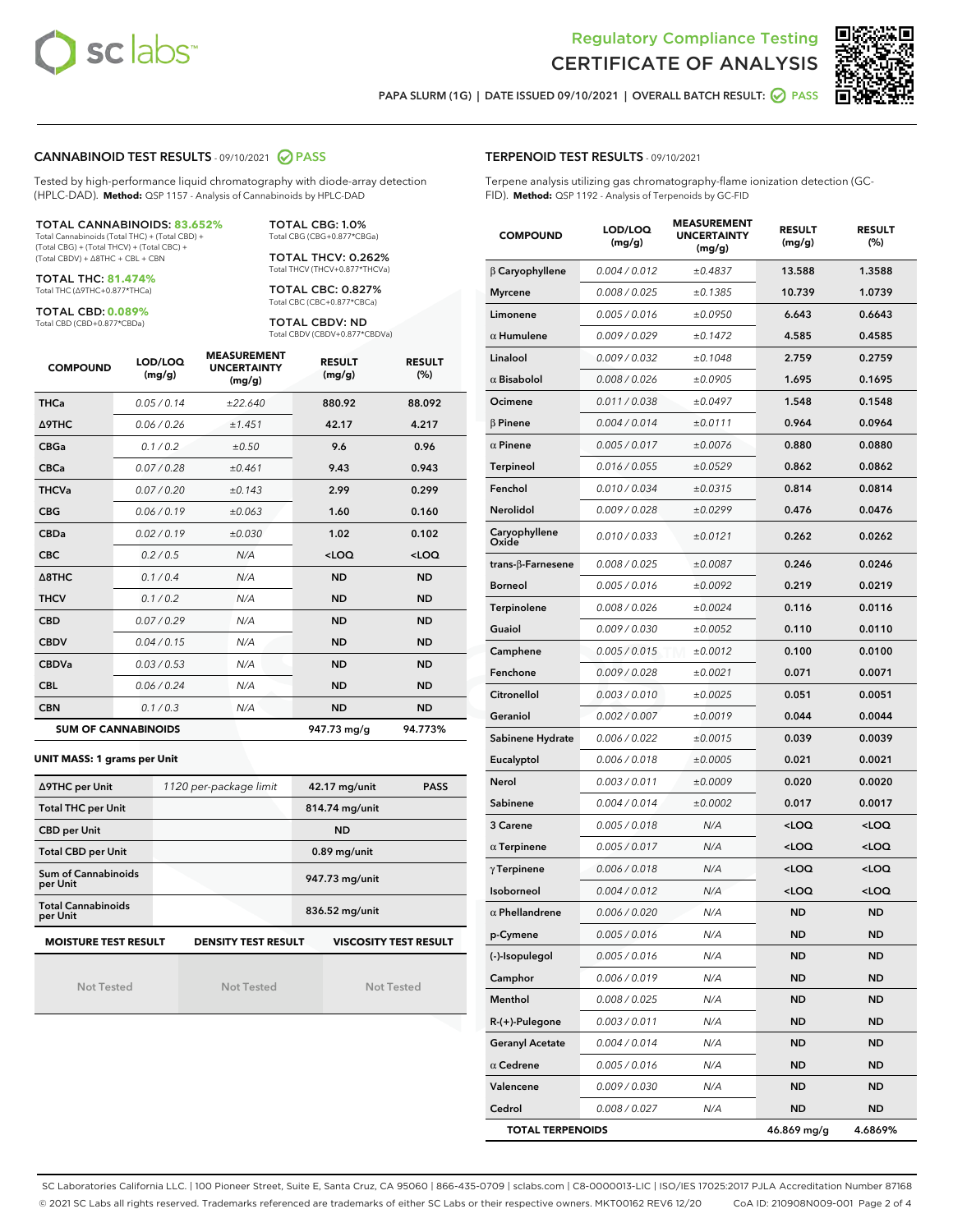



PAPA SLURM (1G) | DATE ISSUED 09/10/2021 | OVERALL BATCH RESULT: 2 PASS

### CATEGORY 1 PESTICIDE TEST RESULTS - 09/10/2021 2 PASS

Pesticide and plant growth regulator analysis utilizing high-performance liquid chromatography-mass spectrometry (HPLC-MS) or gas chromatography-mass spectrometry (GC-MS). \*GC-MS utilized where indicated. **Method:** QSP 1212 - Analysis of Pesticides and Mycotoxins by LC-MS or QSP 1213 - Analysis of Pesticides by GC-MS

| <b>COMPOUND</b>             | LOD/LOQ<br>$(\mu g/g)$ | <b>ACTION</b><br><b>LIMIT</b><br>$(\mu g/g)$ | <b>MEASUREMENT</b><br><b>UNCERTAINTY</b><br>$(\mu g/g)$ | <b>RESULT</b><br>$(\mu g/g)$ | <b>RESULT</b> |
|-----------------------------|------------------------|----------------------------------------------|---------------------------------------------------------|------------------------------|---------------|
| Aldicarb                    | 0.03 / 0.08            | $\ge$ LOD                                    | N/A                                                     | <b>ND</b>                    | <b>PASS</b>   |
| Carbofuran                  | 0.02/0.05              | $>$ LOD                                      | N/A                                                     | <b>ND</b>                    | <b>PASS</b>   |
| Chlordane*                  | 0.03 / 0.08            | $\ge$ LOD                                    | N/A                                                     | <b>ND</b>                    | <b>PASS</b>   |
| Chlorfenapyr*               | 0.03/0.10              | $\ge$ LOD                                    | N/A                                                     | <b>ND</b>                    | <b>PASS</b>   |
| Chlorpyrifos                | 0.02 / 0.06            | $\ge$ LOD                                    | N/A                                                     | <b>ND</b>                    | <b>PASS</b>   |
| Coumaphos                   | 0.02 / 0.07            | $>$ LOD                                      | N/A                                                     | <b>ND</b>                    | <b>PASS</b>   |
| Daminozide                  | 0.02 / 0.07            | $\ge$ LOD                                    | N/A                                                     | <b>ND</b>                    | <b>PASS</b>   |
| <b>DDVP</b><br>(Dichlorvos) | 0.03/0.09              | $\ge$ LOD                                    | N/A                                                     | <b>ND</b>                    | <b>PASS</b>   |
| <b>Dimethoate</b>           | 0.03 / 0.08            | $\ge$ LOD                                    | N/A                                                     | <b>ND</b>                    | <b>PASS</b>   |
| Ethoprop(hos)               | 0.03/0.10              | $>$ LOD                                      | N/A                                                     | <b>ND</b>                    | <b>PASS</b>   |
| Etofenprox                  | 0.02 / 0.06            | $\ge$ LOD                                    | N/A                                                     | <b>ND</b>                    | <b>PASS</b>   |
| Fenoxycarb                  | 0.03 / 0.08            | $>$ LOD                                      | N/A                                                     | <b>ND</b>                    | <b>PASS</b>   |
| Fipronil                    | 0.03/0.08              | $\ge$ LOD                                    | N/A                                                     | <b>ND</b>                    | <b>PASS</b>   |
| Imazalil                    | 0.02 / 0.06            | $\ge$ LOD                                    | N/A                                                     | <b>ND</b>                    | <b>PASS</b>   |
| <b>Methiocarb</b>           | 0.02 / 0.07            | $\ge$ LOD                                    | N/A                                                     | <b>ND</b>                    | <b>PASS</b>   |
| Methyl<br>parathion         | 0.03/0.10              | $>$ LOD                                      | N/A                                                     | <b>ND</b>                    | <b>PASS</b>   |
| <b>Mevinphos</b>            | 0.03/0.09              | $>$ LOD                                      | N/A                                                     | <b>ND</b>                    | <b>PASS</b>   |
| Paclobutrazol               | 0.02 / 0.05            | $\ge$ LOD                                    | N/A                                                     | <b>ND</b>                    | <b>PASS</b>   |
| Propoxur                    | 0.03/0.09              | $\ge$ LOD                                    | N/A                                                     | <b>ND</b>                    | <b>PASS</b>   |
| Spiroxamine                 | 0.03 / 0.08            | $\ge$ LOD                                    | N/A                                                     | <b>ND</b>                    | <b>PASS</b>   |
| <b>Thiacloprid</b>          | 0.03/0.10              | $\ge$ LOD                                    | N/A                                                     | <b>ND</b>                    | <b>PASS</b>   |
|                             |                        |                                              |                                                         |                              |               |

### CATEGORY 2 PESTICIDE TEST RESULTS - 09/10/2021 @ PASS

| <b>COMPOUND</b>          | LOD/LOQ<br>$(\mu g/g)$ | <b>ACTION</b><br><b>LIMIT</b><br>$(\mu g/g)$ | <b>MEASUREMENT</b><br><b>UNCERTAINTY</b><br>$(\mu g/g)$ | <b>RESULT</b><br>$(\mu g/g)$ | <b>RESULT</b> |  |
|--------------------------|------------------------|----------------------------------------------|---------------------------------------------------------|------------------------------|---------------|--|
| Abamectin                | 0.03/0.10              | 0.1                                          | N/A                                                     | <b>ND</b>                    | <b>PASS</b>   |  |
| Acephate                 | 0.02/0.07              | 0.1                                          | N/A                                                     | <b>ND</b>                    | <b>PASS</b>   |  |
| Acequinocyl              | 0.02/0.07              | 0.1                                          | N/A                                                     | <b>ND</b>                    | <b>PASS</b>   |  |
| Acetamiprid              | 0.02/0.05              | 0.1                                          | N/A                                                     | <b>ND</b>                    | <b>PASS</b>   |  |
| Azoxystrobin             | 0.02/0.07              | 0.1                                          | N/A                                                     | <b>ND</b>                    | <b>PASS</b>   |  |
| <b>Bifenazate</b>        | 0.01/0.04              | 0.1                                          | N/A                                                     | <b>ND</b>                    | <b>PASS</b>   |  |
| <b>Bifenthrin</b>        | 0.02/0.05              | 3                                            | N/A                                                     | <b>ND</b>                    | <b>PASS</b>   |  |
| <b>Boscalid</b>          | 0.03/0.09              | 0.1                                          | N/A                                                     | <b>ND</b>                    | <b>PASS</b>   |  |
| Captan                   | 0.19/0.57              | 0.7                                          | N/A                                                     | <b>ND</b>                    | <b>PASS</b>   |  |
| Carbaryl                 | 0.02/0.06              | 0.5                                          | N/A                                                     | <b>ND</b>                    | <b>PASS</b>   |  |
| Chlorantranilip-<br>role | 0.04/0.12              | 10                                           | N/A                                                     | <b>ND</b>                    | <b>PASS</b>   |  |
| Clofentezine             | 0.03/0.09              | 0.1                                          | N/A                                                     | <b>ND</b>                    | <b>PASS</b>   |  |
|                          |                        |                                              |                                                         |                              |               |  |

| <b>COMPOUND</b>               | LOD/LOQ<br>(µg/g) | <b>ACTION</b><br>LIMIT<br>$(\mu g/g)$ | <b>MEASUREMENT</b><br><b>UNCERTAINTY</b><br>(µg/g) | <b>RESULT</b><br>(µg/g) | <b>RESULT</b> |
|-------------------------------|-------------------|---------------------------------------|----------------------------------------------------|-------------------------|---------------|
| Cyfluthrin                    | 0.12 / 0.38       | 2                                     | N/A                                                | <b>ND</b>               | <b>PASS</b>   |
| Cypermethrin                  | 0.11 / 0.32       | $\mathcal{I}$                         | N/A                                                | <b>ND</b>               | <b>PASS</b>   |
| Diazinon                      | 0.02 / 0.05       | 0.1                                   | N/A                                                | ND                      | <b>PASS</b>   |
| Dimethomorph                  | 0.03 / 0.09       | 2                                     | N/A                                                | <b>ND</b>               | <b>PASS</b>   |
| Etoxazole                     | 0.02 / 0.06       | 0.1                                   | N/A                                                | <b>ND</b>               | <b>PASS</b>   |
| Fenhexamid                    | 0.03 / 0.09       | 0.1                                   | N/A                                                | <b>ND</b>               | <b>PASS</b>   |
| Fenpyroximate                 | 0.02 / 0.06       | 0.1                                   | N/A                                                | <b>ND</b>               | <b>PASS</b>   |
| Flonicamid                    | 0.03 / 0.10       | 0.1                                   | N/A                                                | <b>ND</b>               | <b>PASS</b>   |
| Fludioxonil                   | 0.03 / 0.10       | 0.1                                   | N/A                                                | <b>ND</b>               | <b>PASS</b>   |
| Hexythiazox                   | 0.02 / 0.07       | 0.1                                   | N/A                                                | <b>ND</b>               | <b>PASS</b>   |
| Imidacloprid                  | 0.04 / 0.11       | 5                                     | N/A                                                | <b>ND</b>               | <b>PASS</b>   |
| Kresoxim-methyl               | 0.02 / 0.07       | 0.1                                   | N/A                                                | <b>ND</b>               | <b>PASS</b>   |
| <b>Malathion</b>              | 0.03 / 0.09       | 0.5                                   | N/A                                                | <b>ND</b>               | <b>PASS</b>   |
| Metalaxyl                     | 0.02 / 0.07       | $\overline{2}$                        | N/A                                                | <b>ND</b>               | <b>PASS</b>   |
| Methomyl                      | 0.03 / 0.10       | 1                                     | N/A                                                | <b>ND</b>               | <b>PASS</b>   |
| Myclobutanil                  | 0.03 / 0.09       | 0.1                                   | N/A                                                | <b>ND</b>               | <b>PASS</b>   |
| Naled                         | 0.02 / 0.07       | 0.1                                   | N/A                                                | <b>ND</b>               | <b>PASS</b>   |
| Oxamyl                        | 0.04 / 0.11       | 0.5                                   | N/A                                                | <b>ND</b>               | <b>PASS</b>   |
| Pentachloronitro-<br>benzene* | 0.03 / 0.09       | 0.1                                   | N/A                                                | <b>ND</b>               | <b>PASS</b>   |
| Permethrin                    | 0.04 / 0.12       | 0.5                                   | N/A                                                | <b>ND</b>               | <b>PASS</b>   |
| Phosmet                       | 0.03/0.10         | 0.1                                   | N/A                                                | <b>ND</b>               | <b>PASS</b>   |
| Piperonylbu-<br>toxide        | 0.02 / 0.07       | 3                                     | N/A                                                | <b>ND</b>               | <b>PASS</b>   |
| Prallethrin                   | 0.03 / 0.08       | 0.1                                   | N/A                                                | <b>ND</b>               | <b>PASS</b>   |
| Propiconazole                 | 0.02 / 0.07       | 0.1                                   | N/A                                                | <b>ND</b>               | <b>PASS</b>   |
| Pyrethrins                    | 0.04 / 0.12       | 0.5                                   | N/A                                                | <b>ND</b>               | <b>PASS</b>   |
| Pyridaben                     | 0.02 / 0.07       | 0.1                                   | N/A                                                | <b>ND</b>               | <b>PASS</b>   |
| Spinetoram                    | 0.02 / 0.07       | 0.1                                   | N/A                                                | <b>ND</b>               | <b>PASS</b>   |
| Spinosad                      | 0.02 / 0.07       | 0.1                                   | N/A                                                | <b>ND</b>               | <b>PASS</b>   |
| Spiromesifen                  | 0.02 / 0.05       | 0.1                                   | N/A                                                | <b>ND</b>               | <b>PASS</b>   |
| Spirotetramat                 | 0.02 / 0.06       | 0.1                                   | N/A                                                | <b>ND</b>               | <b>PASS</b>   |
| Tebuconazole                  | 0.02 / 0.07       | 0.1                                   | N/A                                                | <b>ND</b>               | <b>PASS</b>   |
| Thiamethoxam                  | 0.03 / 0.10       | 5                                     | N/A                                                | <b>ND</b>               | <b>PASS</b>   |
| Trifloxystrobin               | 0.03 / 0.08       | 0.1                                   | N/A                                                | <b>ND</b>               | <b>PASS</b>   |

SC Laboratories California LLC. | 100 Pioneer Street, Suite E, Santa Cruz, CA 95060 | 866-435-0709 | sclabs.com | C8-0000013-LIC | ISO/IES 17025:2017 PJLA Accreditation Number 87168 © 2021 SC Labs all rights reserved. Trademarks referenced are trademarks of either SC Labs or their respective owners. MKT00162 REV6 12/20 CoA ID: 210908N009-001 Page 3 of 4